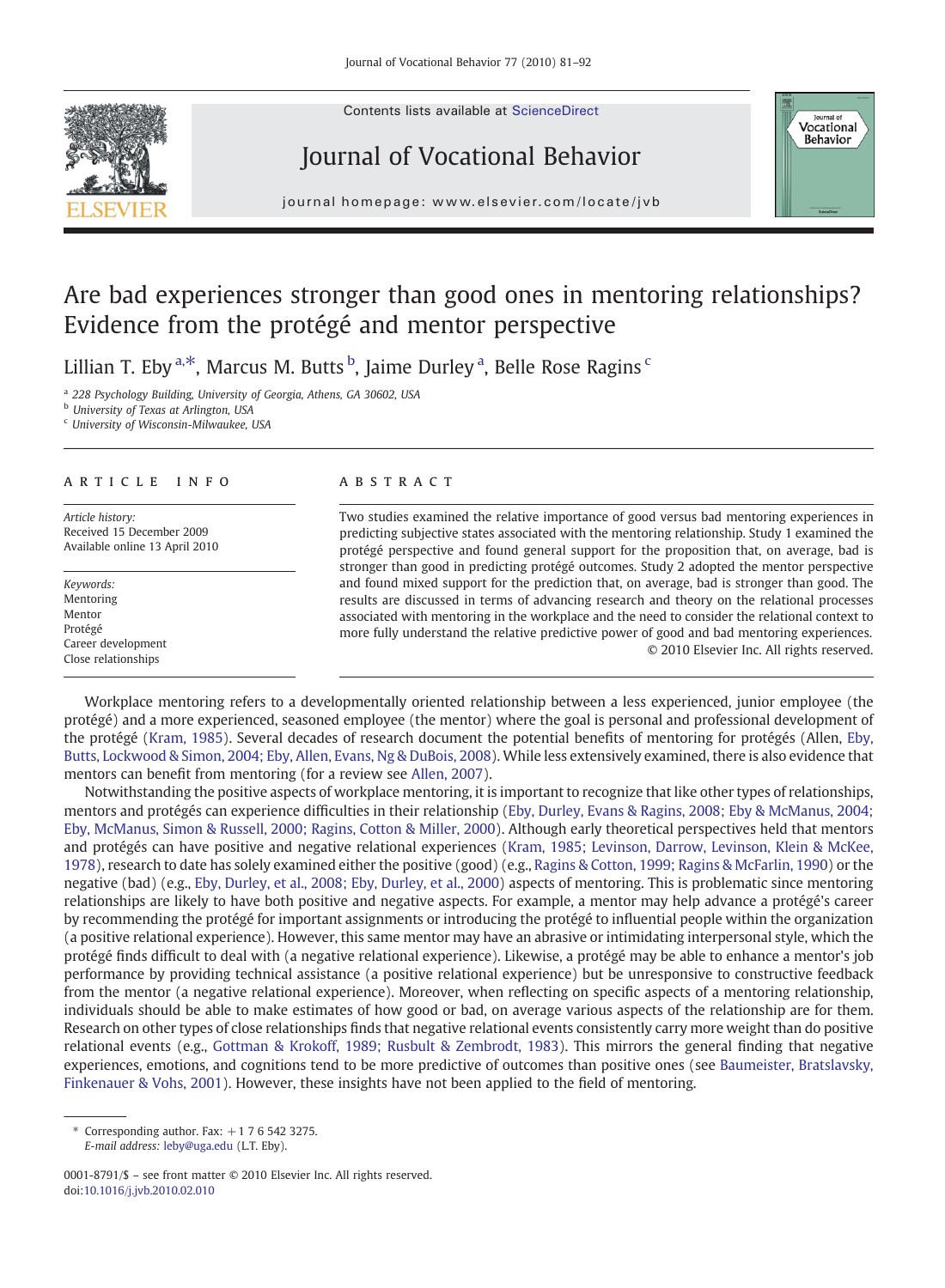We use research and theory on positive–negative asymmetry effects and evolutionary psychology to pursue two main objectives. First, we directly compare the relative importance of the average amount of good versus bad mentoring experiences in predicting a range of subjective states associated with the relationship. This answers the call for mentoring scholars to examine a broader range of mentoring outcomes than those associated with instrumental gains (e.g., promotions, iob attitudes. compensation) [\(Fletcher & Ragins, 2007; Kram & Ragins, 2007\)](#page--1-0) and to focus more specifically on relational outcomes. Second, we examine the relative importance of the average amount of good versus bad mentoring experiences from the protégé's perspective (Study 1) and then ascertain whether a similar pattern of effects are found from the mentor's perspective (Study 2). Examining viewpoints of both mentors and protégés is important because the relative impact of good and bad mentoring experiences may vary based on one's role in the relationship.

This research effort has both theoretical and practical implications. No research to date has simultaneously considered the good and the bad in mentoring relationships and systematically compared their relative predictive strength. Doing so will not only provide a more balanced perspective on mentoring but also will significantly enhance our understanding of these influential and common work relationships. Our research will also provide a more nuanced understanding of the dynamics of mentoring relationships and offer a solid empirical platform for the development of theory on relational processes in mentoring. Such a focus has been advocated in the positive organizational scholarship literature (e.g., [Fletcher & Ragins, 2007](#page--1-0)) and in the mentoring literature [\(Eby, 2007; Kram & Ragins, 2007; Ragins & Verbos, 2007\)](#page--1-0). On a practical level, our results may help practitioners put mentoring in its proper perspective and lead to a more balanced discussion of the potential pros and cons of mentoring relationships.

### Relational experiences associated with mentoring

Both protégés and mentors can experience good things in a mentoring relationship. Good mentoring experiences for protégés are those associated with the receipt of two distinct types of support. Career-related support consists of various, specific mentoring functions which enhance the protégé's professional development (e.g., exposure and visibility, sponsorship, and coaching). Psychosocial support consists of several specific mentoring functions which geared more toward building protégé self-efficacy, self-worth, and professional identity (e.g., friendship, acceptance and confirmation) [\(Kram, 1985](#page--1-0)). For protégés, good mentoring experiences predict a wide range of outcomes including psychological health and well-being, job and career attitudes, career success, and relationship satisfaction [\(Allen, Eby, Poteet, Lentz & Lima, 2004; Eby, Durley, et al., 2008\)](#page--1-0).

Mentors can also have good mentoring experiences (cf., [Ragins & Scandura, 1999](#page--1-0)). For example, mentors report feelings of personal satisfaction from helping their protégés develop and experience generativity ([Erickson, 1963\)](#page--1-0), which is the belief that one is contributing to future generations. Mentors may also report enhanced job performance if protégés offer needed technical skills and may receive organizational recognition for their efforts. The relationship can also offer a loyal base of support from the protégé. Good mentoring experiences are positively associated with mentor reports of relationship quality, stronger intentions to mentor in the future, and more favorable attitudes (e.g., [Allen, Poteet & Burroughs, 1997; Bozionelos, 2004; Gentry, Weber & Sadri,](#page--1-0) [2008](#page--1-0); [Eby, Durley, et al., 2008; Eby, Lockwood & Butts, 2006\)](#page--1-0).

Research finds that both protégés and mentors can also report bad mentoring experiences. The most common bad experience reported by protégés is mentor–protégé mismatches (e.g., differences in values, personalities, work styles). Neglect can also occur if the mentor is perceived as not interested in helping the protégé develop. Protégés can also report lack of expertise (technical or interpersonal) or manipulative behavior (e.g., taking undue credit, sabotage) on the part of mentors. Finally, protégés report that some mentors exhibit general dysfunctionality, stemming from personal problems or negative attitudes that can negatively impact their relationship [\(Eby et al., 2000, 2004](#page--1-0)). Protégés' perceptions of bad experiences are correlated with a wide range of outcomes, including negative reactions to the relationship, strain reactions, and less favorable attitudes [\(Eby & Allen, 2002; Eby](#page--1-0) [et al., 2004](#page--1-0)).

Mentors can also report bad experiences with protégés ([Eby, Durley, et al., 2008; Eby & Lockwood, 2005; Eby & McManus,](#page--1-0) [2004\)](#page--1-0). Protégé performance problems involve the protégé failing to meet the mentor's expectations or being perceived as unwilling to learn. Interpersonal problems involve conflicts, disingenuousness on the part of the protégé, and other difficulties, such as over-submissiveness. Destructive relational patterns are more intense, and involve a breach of trust, relationship exploitation, sabotage, as well as jealousy and competitiveness toward the mentor. Mentor reports of bad experiences with protégés are related to less favorable work attitudes, strain reactions and reduced relationship quality ([Eby, Durley, et al., 2008](#page--1-0)).

An important point about good and bad mentoring experiences is that they are both conceptually and empirically distinct ([Eby, Durley, Evans & Ragins, 2006; Eby et al., 2004\)](#page--1-0). In other words, the absence of good mentoring does not necessarily mean that bad mentoring has occurred, and vice versa. To illustrate, a protégé that reports that his or her mentor does not provide much coaching, sponsorship, or opportunities for visibility within the organization (all good career-related support experiences) is not necessarily indicating that the mentor lacks expertise, is manipulative, or neglectful (all bad types of mentoring experiences). However, an important caveat in our research is that we are examining overall perceptions of the average amount of good and bad mentoring experiences. Therefore, we cannot make conclusive statements about the relative "goodness" or "badness" of particular relational experiences. We also are not able to examine non-linear change; for example, how a particularly positive (or negative) experience may alter subjective and affective reactions to the relationship.